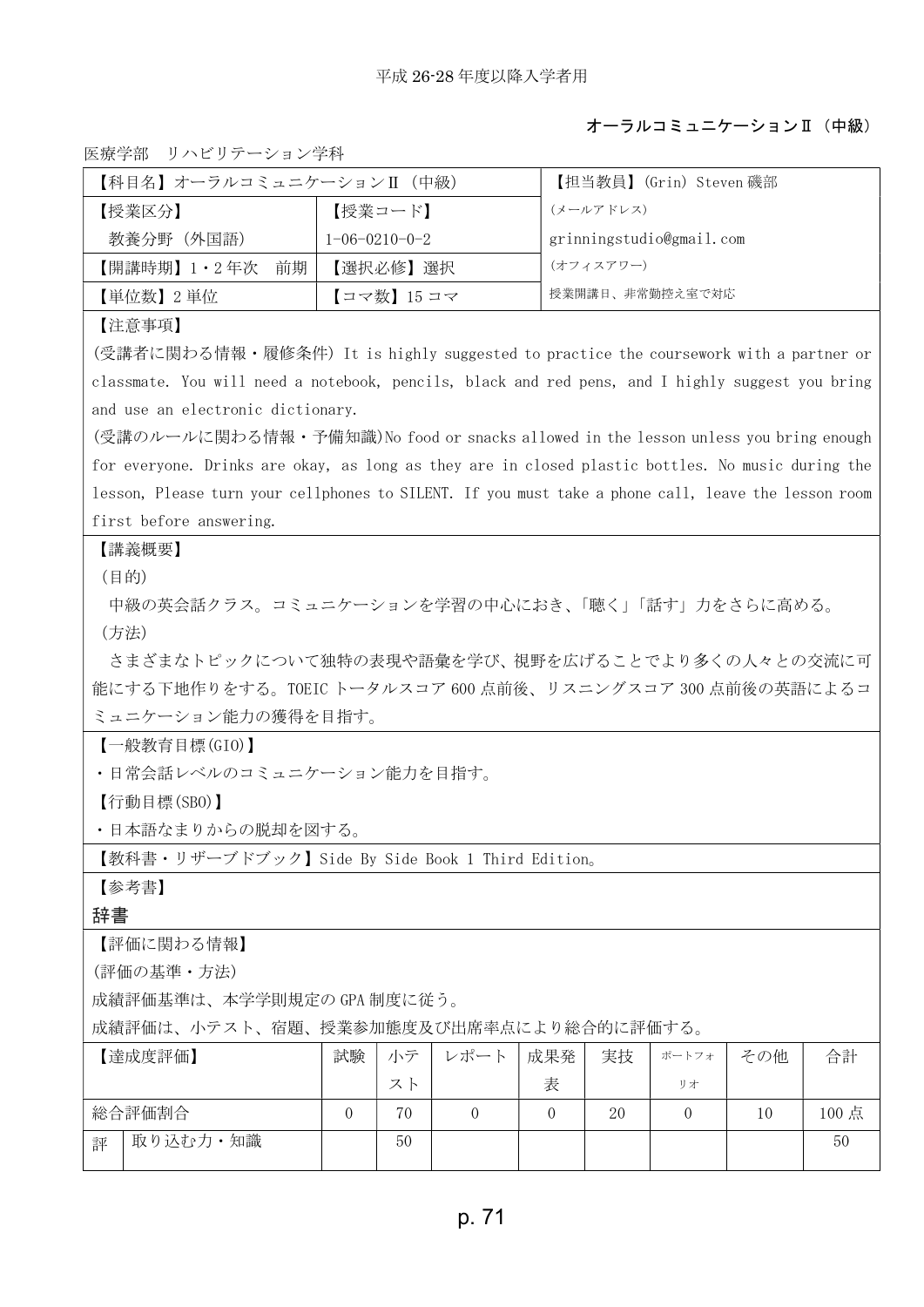## 平成 26-28 年度以降入学者用

| 価              | 思考・推論・創造の力                                | $\overline{0}$                   |  |                          | 20                                              |                        | 20                        |     |
|----------------|-------------------------------------------|----------------------------------|--|--------------------------|-------------------------------------------------|------------------------|---------------------------|-----|
| 指<br>標         | コラボレーションとリーダーシップ                          | $\overline{0}$                   |  |                          |                                                 |                        | $\Omega$                  |     |
|                | 発表力                                       | 10                               |  |                          |                                                 |                        | 10                        |     |
|                | 学修に取り組む姿勢                                 | 10                               |  |                          |                                                 | 10                     | 20                        |     |
|                |                                           |                                  |  |                          |                                                 |                        |                           |     |
|                | 【授業日程と内容】                                 |                                  |  |                          |                                                 |                        |                           |     |
| 回数             | 講義内容                                      |                                  |  | 授業の運営<br>方法              | 学修課題(予習·復習)                                     |                        | 時<br>$(\nleftrightarrow)$ | 間   |
| $\mathbf{1}$   | explanation<br>A.<br>Course               | and<br>student                   |  | A. Lecture               | Reading the class<br>A.                         |                        | A.                        | -10 |
|                | teacher introduction                      |                                  |  | Lecture<br>B.            | syllabus                                        |                        |                           |     |
|                | Using the textbook, how to study by<br>B. |                                  |  | Practical<br>C.          | <b>B.</b><br>How much time will you             |                        | <b>B.</b>                 | 20  |
|                |                                           | yourself, and how to take notes. |  | usage and                |                                                 | spend studying outside |                           |     |
|                | Chapters 1-2<br>C.                        |                                  |  | roleplayi                | of the lecture?                                 |                        | C.                        | 60  |
|                |                                           |                                  |  | ng                       |                                                 |                        |                           |     |
| $\mathbf{2}$   | Retention quiz.<br>A.                     |                                  |  | Practical                | Reviewing the new vocabulary                    |                        | A.                        | 10  |
|                | Chapters 3-4<br>В.                        |                                  |  | usage and                | and expressions                                 |                        | <b>B.</b>                 | 80  |
|                |                                           |                                  |  | roleplaying              |                                                 |                        |                           |     |
| $\mathbf{3}$   | Retention quiz.<br>A.                     |                                  |  | Practical                | Reviewing the new vocabulary                    |                        | A.                        | 10  |
|                | Chapters 5-6<br>В.                        |                                  |  | usage and                | and expressions                                 |                        | B.                        | 80  |
|                |                                           |                                  |  | roleplaying              |                                                 |                        |                           |     |
| $\overline{4}$ | А.<br>Retention quiz                      |                                  |  | Practical                | Reviewing the new vocabulary                    |                        | A.                        | 10  |
|                | Chapters 7-8<br>В.                        |                                  |  | usage and                | and expressions                                 |                        | <b>B.</b>                 | 80  |
|                |                                           |                                  |  | roleplaying              |                                                 |                        |                           |     |
| 5              | Retention quiz<br>Α.                      |                                  |  | Practical                | Reviewing the new vocabulary                    |                        | A.                        | 10  |
|                | Chapters 9-10<br>В.                       |                                  |  | usage and                | and expressions                                 |                        | <b>B.</b>                 | 80  |
|                |                                           |                                  |  | roleplaying              |                                                 |                        |                           |     |
| 6              | Review<br>A.                              |                                  |  | In-class test            | Reviewing the new vocabulary                    |                        | A.                        | 30  |
|                | Practical Test<br>B.                      |                                  |  |                          | and expressions                                 |                        | <b>B.</b>                 | 60  |
| 7              | Chapter 11-12<br>А.                       |                                  |  | Practical                | Reviewing the new vocabulary                    |                        | 90                        |     |
|                |                                           |                                  |  | usage and                | and expressions                                 |                        |                           |     |
|                |                                           |                                  |  | roleplaying              |                                                 |                        |                           |     |
| 8              | Retention quiz<br>A.                      |                                  |  | Practical                | Reviewing the new vocabulary<br>and expressions |                        | A.                        | 10  |
|                | Chapter 13<br>B.                          |                                  |  | usage and                |                                                 |                        | <b>B.</b>                 | 80  |
|                |                                           |                                  |  | roleplaying              |                                                 |                        |                           |     |
| 9              | Retention quiz<br>A.                      |                                  |  | Practical                | Reviewing the new vocabulary<br>and expressions |                        | A.                        | 10  |
|                | Chapter 14<br>В.                          |                                  |  | usage and                |                                                 |                        | <b>B.</b>                 | 80  |
|                |                                           |                                  |  | roleplaying              | Reviewing the new vocabulary                    |                        |                           |     |
| 10             | Retention quiz<br>A.                      |                                  |  | Practical                | and expressions                                 |                        | A.<br><b>B.</b>           | 10  |
|                | Chapter 15<br>B.                          |                                  |  | usage and<br>roleplaying |                                                 |                        |                           | 80  |
| 11             | Retention quiz<br>A.                      |                                  |  | Practical                | Reviewing the new vocabulary                    |                        | A.                        | 10  |
|                | Chapter 16<br><b>B.</b>                   |                                  |  | usage and                | and expressions                                 |                        | <b>B.</b>                 | 80  |
|                |                                           |                                  |  | roleplaying              |                                                 |                        |                           |     |
| 12             | Retention quiz<br>Α.                      |                                  |  | Practical                | Reviewing the new vocabulary                    |                        | A.                        | 10  |
|                | <b>B.</b><br>Chapter 16                   |                                  |  | usage and                | and expressions                                 |                        | <b>B.</b>                 | 80  |
|                |                                           |                                  |  | roleplaying              |                                                 |                        |                           |     |
| 13             | Retention quiz<br>A.                      |                                  |  | Practical                | Reviewing the new vocabulary                    |                        | A.                        | 10  |
|                | Chapter 17<br><b>B.</b>                   |                                  |  | usage and                | and expressions                                 |                        | <b>B.</b>                 | 80  |
|                |                                           |                                  |  |                          |                                                 |                        |                           |     |